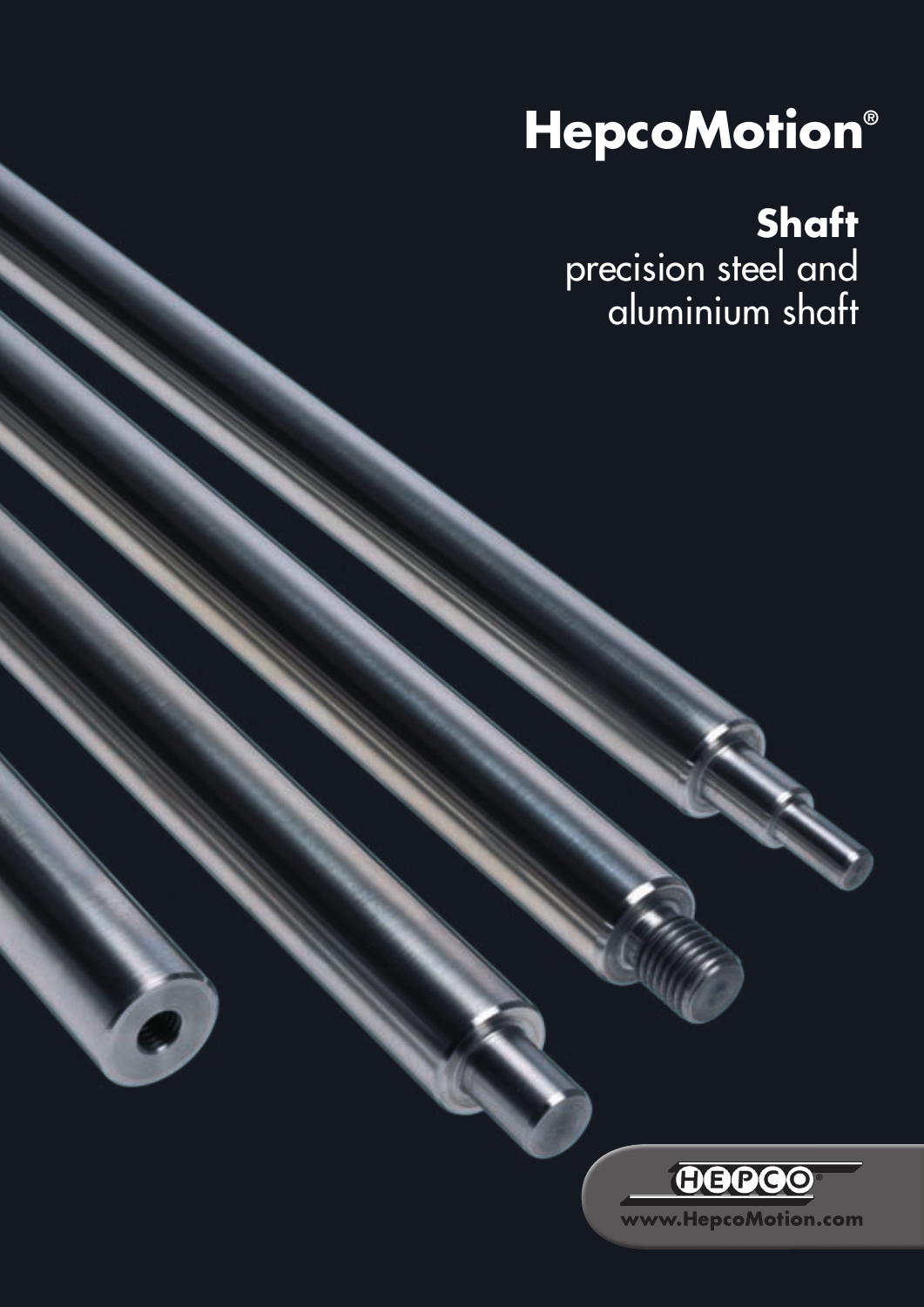### **Introducing the HepcoMotion® Precision Shaft**

**Correct Shaft selection is vital if maximum performance is to be achieved from your linear system. Hepco Precision Shaft has been developed to provide excellent performance when used with Pacific liner technology, allowing optimal transfer of the Frelon material to the Shaft. Successful transfer in turn will provide a zero maintenance benefit as well as an extended life for users of Pacific linear/rotary bearings.**

**This precision hardened and ground Shaft is also the obvious choice for use with conventional recirculating linear bearing technology, offering excellent wear resistance.**

| <b>Shaft Type</b>                                                    |                 | <b>Hardness</b> |            |                   |            |            |            |               | <b>Diameter Options</b> |            |            |                          |    |            |    |    |
|----------------------------------------------------------------------|-----------------|-----------------|------------|-------------------|------------|------------|------------|---------------|-------------------------|------------|------------|--------------------------|----|------------|----|----|
| <b>Metric</b>                                                        | <b>REF</b>      | <b>RC</b>       | <b>TOL</b> | 5                 | 6          | 8          | 10         | 12            | 16                      | 20         | 25         | 30                       | 40 | 50         | 60 | 80 |
| <b>Metric Carbon Steel</b><br><b>CK53 Hardened</b><br>and Ground     | $NIM-$          | 60              | h6         | $\sqrt{ }$        | $\sqrt{ }$ | $\sqrt{ }$ | $\sqrt{ }$ | $\mathcal{N}$ | $\sqrt{ }$              | $\sqrt{ }$ | $\sqrt{ }$ | $\sqrt{ }$               |    | $\sqrt{ }$ |    |    |
| <b>Metric Stainless Steel</b><br>(400 Series) Hardened<br>and Ground | NIM--SS         | 50              | h6         | $\sqrt{ }$        | $\sqrt{ }$ | $\sqrt{ }$ | $\sqrt{ }$ | $\mathcal{N}$ | $\sqrt{ }$              | $\sqrt{ }$ | $\sqrt{ }$ | $\sqrt{ }$               |    | $\sqrt{ }$ |    |    |
| <b>Metric Soft Stainless</b><br>Steel (300 Series)<br>Ground         | $NIM-$<br>SS316 | X               | h6         | $\sqrt{ }$        | $\sqrt{ }$ | $\sqrt{ }$ | $\sqrt{ }$ | $\sqrt{ }$    | $\sqrt{ }$              | $\sqrt{ }$ | $\sqrt{ }$ | $\sqrt{ }$               |    | V          |    |    |
| <b>Metric Hardcoat</b><br><b>Anodised Aluminium</b>                  | NIMA--          | X               | h6         | $\qquad \qquad -$ | -          | $\sqrt{ }$ | $\sqrt{ }$ | $\sqrt{ }$    | $\sqrt{ }$              | $\sqrt{ }$ | $\sqrt{ }$ | $\overline{\phantom{0}}$ | -  | -          |    |    |

#### **Shaft Options**

| <b>Shaft Type</b>                                                      | <b>Hardness</b> |           |            | <b>Diameter Options</b> |            |            |            |            |            |            |            |            |                |  |
|------------------------------------------------------------------------|-----------------|-----------|------------|-------------------------|------------|------------|------------|------------|------------|------------|------------|------------|----------------|--|
| <b>Imperial</b>                                                        | <b>REF</b>      | <b>RC</b> | <b>TOL</b> | 3/16                    | 1/4        | 3/8        | 1/2        | 5/8        | 3/4        |            | 1/4<br>т   | 11/2       | $\overline{2}$ |  |
| <b>Imperial Carbon Steel</b><br><b>CK53 Hardened</b><br>and Ground     | <b>NIL</b>      | 60        | Class L    | $\sqrt{ }$              | $\sqrt{ }$ | $\sqrt{ }$ | $\sqrt{ }$ | $\sqrt{ }$ | $\sqrt{ }$ | $\sqrt{ }$ | $\sqrt{ }$ | $\sqrt{ }$ |                |  |
| <b>Imperial Stainless Steel</b><br>(400 Series) Hardened<br>and Ground | NIL-SS          | 50        | Class L    | $\sqrt{ }$              | $\sqrt{ }$ | $\sqrt{ }$ | $\sqrt{ }$ | $\sqrt{ }$ | $\sqrt{ }$ | $\sqrt{ }$ | $\sqrt{ }$ | V          |                |  |
| <b>Imperial Soft Stainless</b><br>Steel (300 Series)<br>Ground         | $NIL-$<br>SS316 | X         | Class L    | $\sqrt{ }$              | $\sqrt{ }$ | $\sqrt{ }$ | $\sim$     | $\sqrt{ }$ | $\sqrt{ }$ | V          | $\sqrt{ }$ | $\sqrt{ }$ |                |  |
| <b>Imperial Hardcoat</b><br><b>Anodised Aluminium</b>                  | NILA--          | X         | Class L    | $\sqrt{ }$              | $\sqrt{ }$ | $\sqrt{ }$ | $\sqrt{ }$ | $\sqrt{ }$ | $\sqrt{ }$ | $\sqrt{ }$ | $\sqrt{ }$ | $\sqrt{ }$ |                |  |

**Other types of shaft available include:** • Specials up to 150mm Ø • Tubing Please enquire.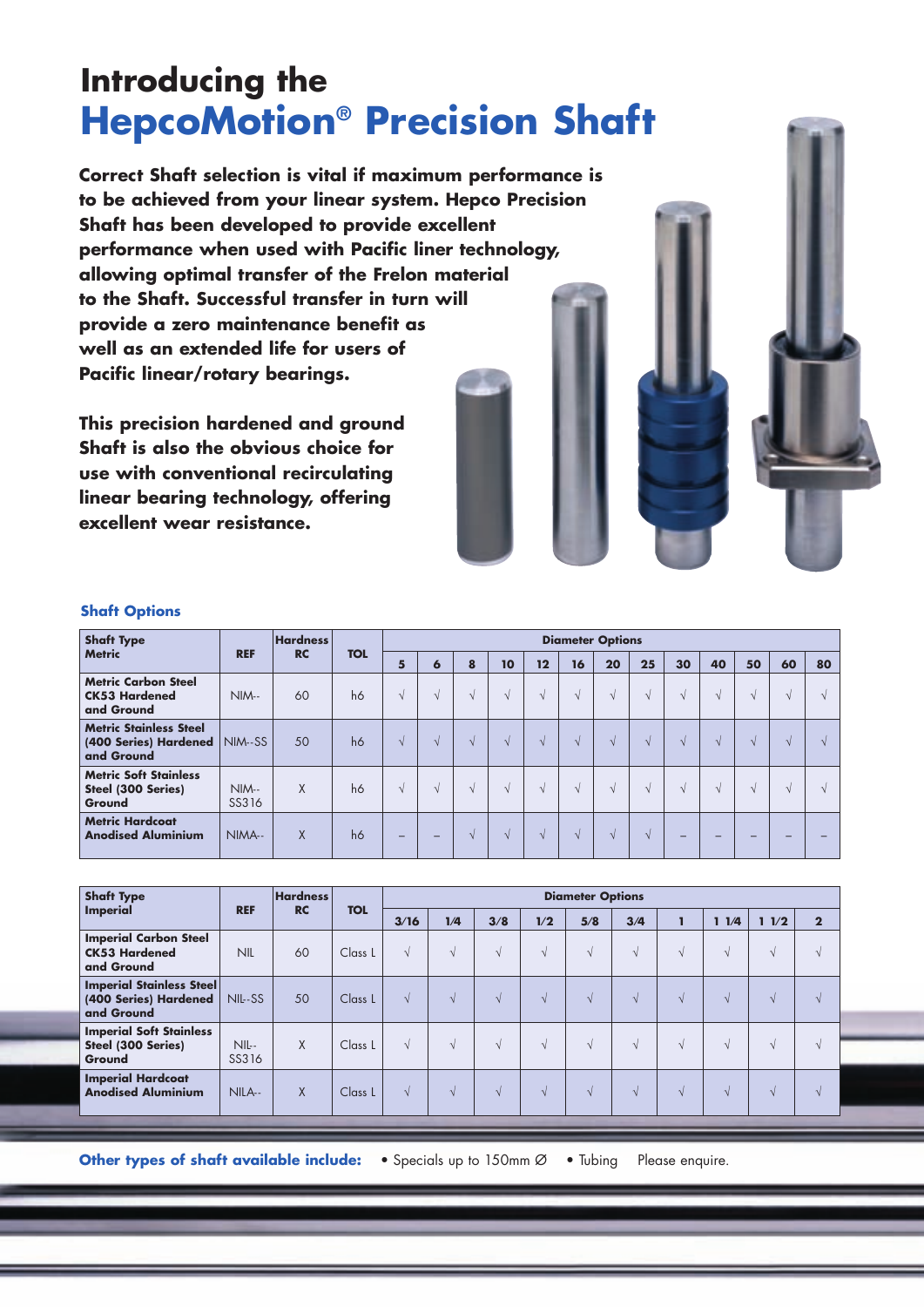#### **Aluminium Shaft Supports**



| <b>Nominal</b><br>Shaft | Part No.      |    |      |     |                 | <b>Major Dimensions</b> |     |    |     |     | <b>Mounting Bolt</b><br><b>Designation</b> | Weight |
|-------------------------|---------------|----|------|-----|-----------------|-------------------------|-----|----|-----|-----|--------------------------------------------|--------|
| <b>Diameter</b>         |               | h  |      | W   |                 |                         | G   | P  | B   | S   |                                            | g      |
| 10                      | ASS 10        | 17 | 18.5 | 37  | 10 <sup>°</sup> | 30                      | 5   | 18 | 28  | 4.5 | M4                                         | 24     |
| 12                      | <b>ASS 12</b> | 20 | 21   | 42  | 15              | 35                      | 5.5 | 20 | 32  | 5.5 | M <sub>5</sub>                             | 30     |
| 16                      | ASS 16        | 25 | 25   | 50  | 15              | 42                      | 6   | 26 | 40  | 5.5 | M <sub>5</sub>                             | 40     |
| 20                      | <b>ASS 20</b> | 30 | 30   | 60  | 20              | 50                      | 8   | 32 | 45  | 5.5 | M <sub>5</sub>                             | 70     |
| 25                      | ASS 25        | 35 | 37   | 74  | 25              | 58                      | 9   | 38 | 60  | 6.6 | M6                                         | 130    |
| 30                      | <b>ASS 30</b> | 40 | 42   | 84  | 30              | 68                      | 10  | 45 | 68  | 9   | M8                                         | 180    |
| 40                      | ASS 40        | 50 | 54   | 108 | 30              | 86                      | 12  | 56 | 86  | 11  | <b>M10</b>                                 | 420    |
| 50                      | <b>ASS 50</b> | 60 | 65   | 130 | 40              | 100                     | 14  | 80 | 108 | 11  | <b>M10</b>                                 | 750    |

Finish: Anodised

### **Ordering Details**

| $NIM -$    |           | x | L |      |
|------------|-----------|---|---|------|
|            | Dia (mm)  |   |   | (mm) |
| NIM--SS    |           | X |   |      |
|            | Dia (mm)  |   |   | (mm) |
| NIM--SS316 |           | x | L |      |
|            | Dia (mm)  |   |   | (mm) |
| NIMA--     |           | x | L |      |
|            | Dia (mm)  |   |   | (mm) |
| $NIL -$    |           | X | L |      |
|            | Dia (ins) |   |   | (mm) |
| NIL--SS    |           | X |   |      |
|            | Dia (ins) |   |   | (mm) |
| NIL--SS316 |           | X | L |      |
|            | Dia (ins) |   |   | (mm) |
| NILA --    |           | x |   |      |
|            | Dia (ins) |   |   | (mm) |

Metric hardened and ground carbon steel shaft Metric hardened and ground stainless steel shaft Metric ground soft stainless steel shaft Metric hardcoat anodised aluminium shaft Imperial hardened and ground carbon steel shaft Imperial hardened and ground stainless steel shaft Imperial ground soft stainless steel shaft Imperial hardcoat anodised aluminium shaft

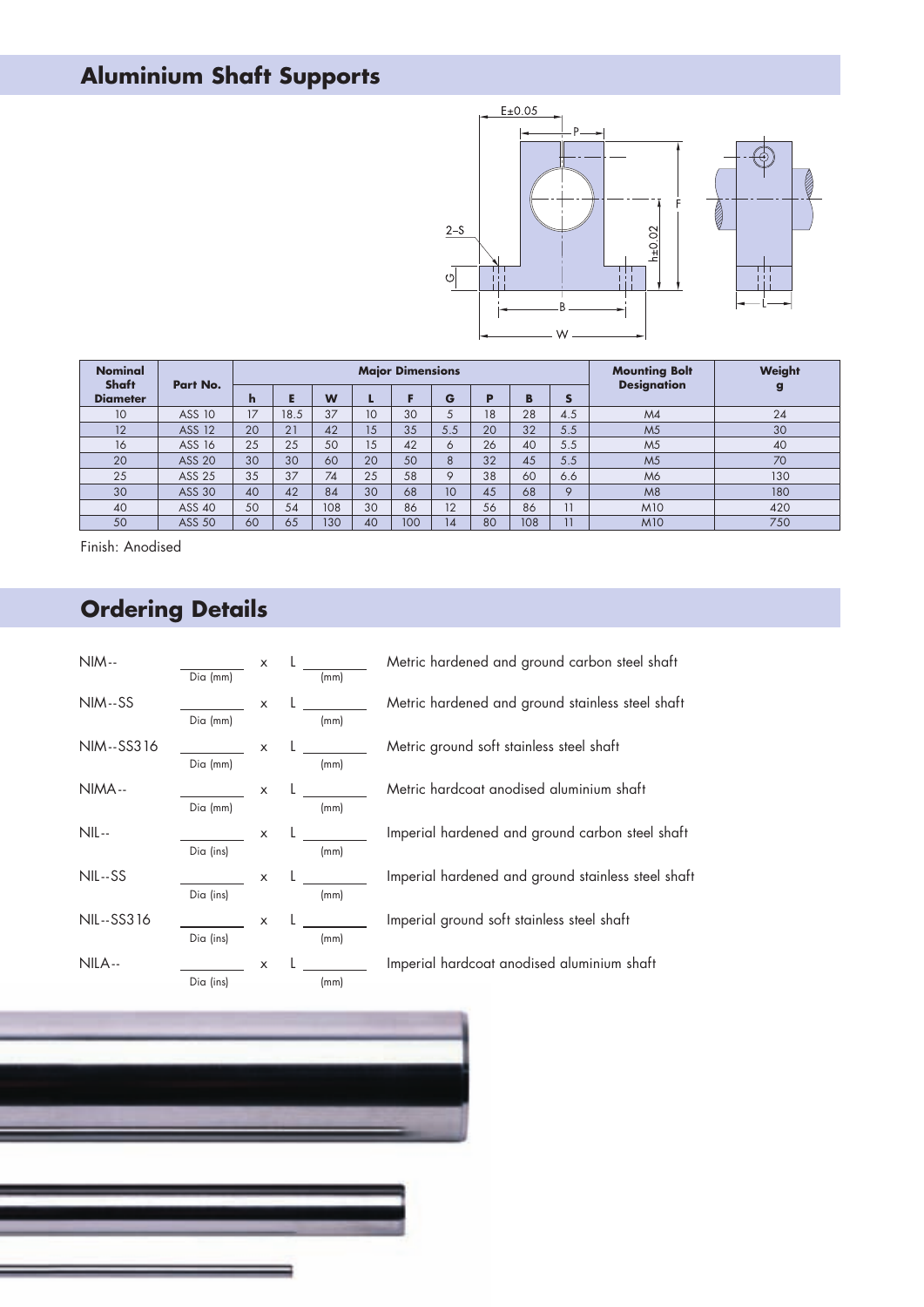#### **Metric Shaft Support Rails**

Shaft support rails will prevent shaft deflection under load and provide a high level of rigidity in order to achieve optimum performance from your open type Pacific Bearing, or any other open recirculating linear bearing.

Support Rails are of low overall height making them particularly suitable for use with Hepco Pacific Pillow Blocks. The standard support rail is manufactured from aluminium alloy and comes in 600mm lengths only, these are then cut/butted together to fit to the overall length of the one piece shaft.

Shaft – All types of shaft can be supplied drilled for customer assembly or fitted to the support rails for ease of supply.

For standard 600mm aluminium support rails,  $X =$ half of T1 or T2. For support rails which require cutting/butting, customer to confirm Dim X



 $X = 1/2$  hole pitch  $T_1$  or  $T_2$ 

| <b>For Shaft</b><br><b>Diameter</b> | <b>C</b> | н,<br>±0.01 | A  | v        | M    | O <sub>1</sub> | U, | N          |    |      | $O2$ SQ. | $\mathsf{U}_{2}$<br><b>DIN7980</b> | זז  | <b>T2</b> |
|-------------------------------------|----------|-------------|----|----------|------|----------------|----|------------|----|------|----------|------------------------------------|-----|-----------|
| 12                                  | 12       | 22          | 40 |          | 5.8  | M 4X20         | 4  | 8          | 29 | 4.5  | M 4X12   | 4                                  | 75  | 120       |
| 16                                  | 16       | 26          | 45 |          |      | M 5X20         | 5  | O          | 33 | 7.6  | M 5X16   | ت                                  | 100 | 150       |
| 20                                  | 20       | 32          | 52 | $\circ$  | 8.3  | M 6X25         | 6  |            | 37 | 8.6  | M 6X16   | Ô                                  | 100 | 150       |
| 25                                  | 25       | 36          | 57 | $\circ$  | 10.8 | M 8X30         | 8  | 15         | 42 | 9    | M 6X16   | Ô                                  | 120 | 200       |
| 30                                  | 30       | 42          | 69 |          |      | M10X35         | 10 | 17         | 51 | 10   | M 8X25   | 8                                  | 150 | 200       |
| 40                                  | 40       | 50          | 73 | 8        | 15   | M10X40         | 10 | 19         | 55 | 9.5  | M 8X25   | 8                                  | 200 | 300       |
| 50                                  | 50       | 60          | 84 | $\Omega$ | 19   | M12X45         | 12 | $\Omega$ 1 | 63 | 11.2 | M10X30   | 10                                 | 200 | 300       |



| <b>Shaft &amp; Support Rail Fully Assembled</b> | Simply prefix the shaft reference with AU<br>Example |                          | AU NIM 20 X L2000 T2                                                                                          |
|-------------------------------------------------|------------------------------------------------------|--------------------------|---------------------------------------------------------------------------------------------------------------|
| <b>Drilled Shaft Only</b>                       | upon shaft hole centres required                     |                          | Simply state the shaft reference and add T1 or T2 depending                                                   |
|                                                 | Example                                              | $\sim$                   | NIM 20 X L2000 T2                                                                                             |
| <b>Support Rails Only</b>                       |                                                      |                          | Aluminium Support Rails supplied in 600mm lengths only.<br>Simply state whether T1 or T2 drilling is required |
|                                                 | Example<br>Hole Centre                               | $\overline{\phantom{m}}$ | Support Rail for 20mm Shaft T2<br>$SR20 - T2$                                                                 |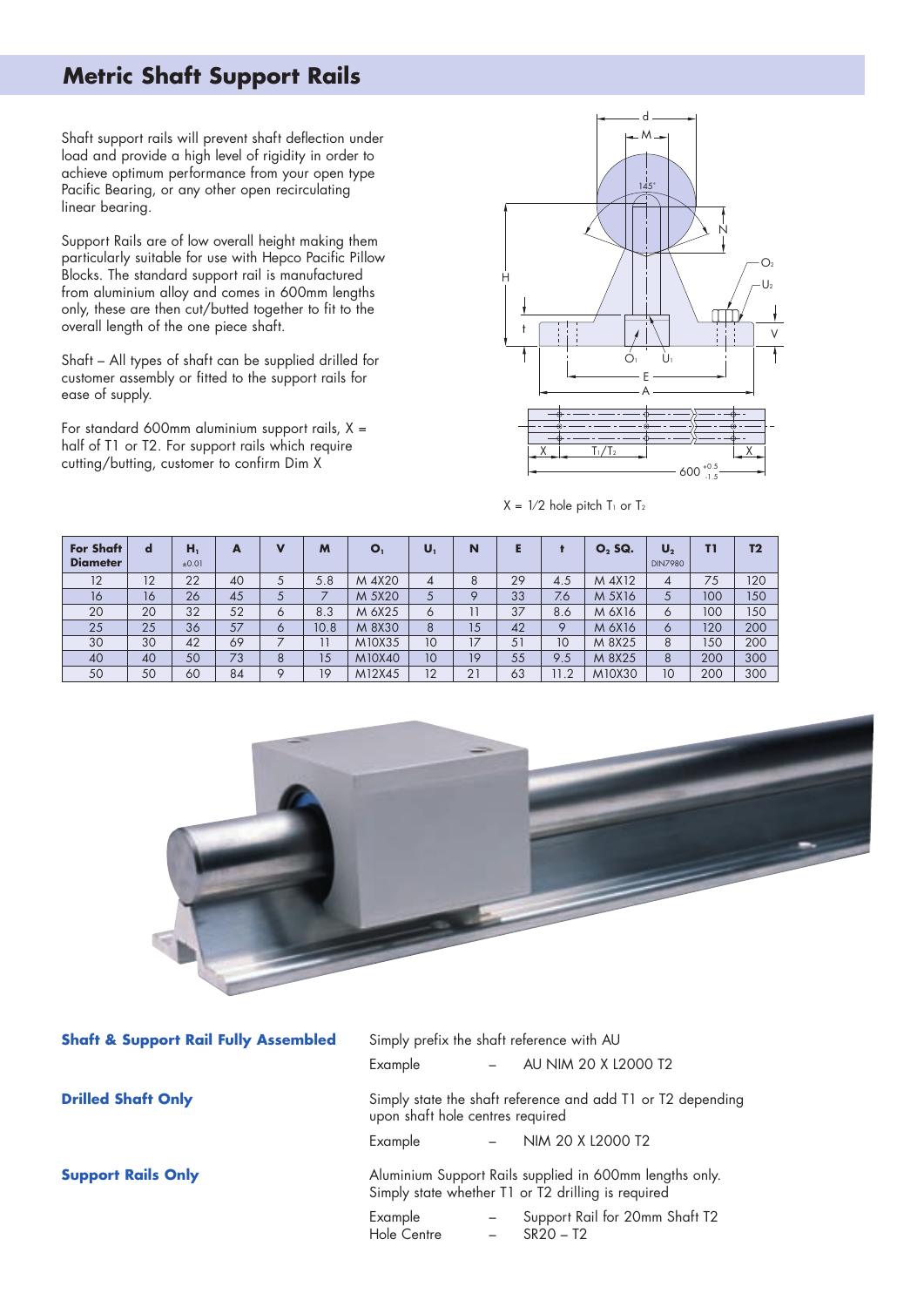#### **Machined Ends Data Sheet**



**Hepco can machine all types of shaft to standard or special end configurations. This form can be used to fax us your requirements or alternatively you can send a drawing.**

| Company                     |     |
|-----------------------------|-----|
| $\overline{\text{Contact}}$ |     |
| Address                     |     |
|                             |     |
|                             |     |
|                             |     |
| Post Code                   |     |
| Phone                       | Fax |
| e-mail                      |     |

| Dimensions - Option |            | $=$          | mm        |
|---------------------|------------|--------------|-----------|
|                     | $mm$ $d =$ |              | mm/thread |
| $L2 =$              |            | $mm$ $A/F =$ | mm        |

| Material                    |            |  |
|-----------------------------|------------|--|
| Hard Carbon Steel           | CK 53      |  |
| <b>Hard Stainless Steel</b> | 400 series |  |
| Soft Stainless              | 300 series |  |
| Other                       |            |  |
| Solid                       |            |  |
| Tubing                      |            |  |
| Supported/Mounted           |            |  |
| Quantity                    |            |  |

| Sketch |
|--------|
|        |
|        |
|        |
|        |
|        |
|        |
|        |
|        |
|        |